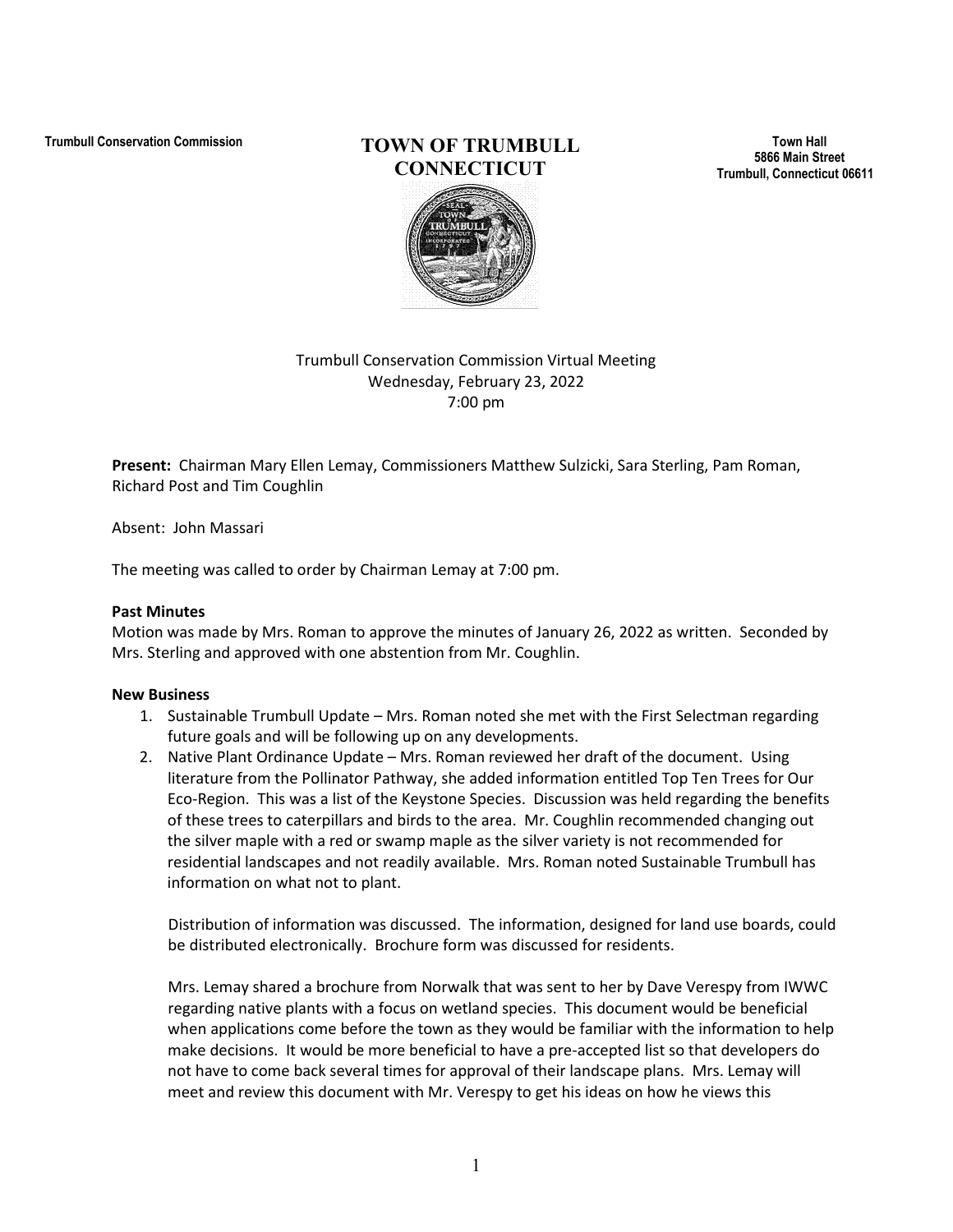document in relation to IWWC applications. Mrs. Roman will make changes to the document as discussed and work with IWWC on the ordinance development.

- 3. Document update with regard to golden rod update has been put on hold at this time.
- 4. Riparian Protection Ordinance PA 21-29 Update Mr. Sulzicki reviewed his draft noting the goal is to provide simple guidelines to the Town regarding the riparian zone for adaptation in commercial and industrial use. He will be working with Tony Silber on the content. He noted there is no question – it is already in the regulations that the setback is 100 feet. Discussion was held on whether the regulation should include information on what to plant beyond the 100 feet. Recommendations were made including using the Old Mine Park buffer as the focus of the document and including a visual of a riparian buffer zone.

Mrs. Lemay discussed portions of the Pequonnock River Watershed Plan of 2014 which gives a background of what has been going on in the town for nearly a decade. The Town revised IWWC regulations in 2010 for consistency with the CT DEP model regulations. Also revised were the Zoning regulations in 2008 and 2010. Sub-division regulations were revised in 2000. The POCD was revised in 2006, was revised again in 2014 and needs to be updated currently. Stormwater Policy was adopted in 2007 and revised in 2009. The policy outlines stormwater management and its standards are consistent with stormwater management requirements in the town Zoning regulations. It designates a net zero runoff. This is not being done in all development instances. They also recommended use of LID practices and approaches.

Mrs. Lemay read four recommendations from the Pequonnock River Watershed Plan of 2014 that need to be addressed in the new regulations.

- a. Work with IWWC to adopt a local riparian buffer regulation including application process, management practices, enforcement mechanisms, recommend element of riparian buffer regulations as described.
- b. Retain and maintain a maximum amount of natural vegetation on slopes over 15%.
- c. Prevent clear cutting or tree removal beyond the established limits of disturbance.
- d. Establish a no-build setback area for IWWC for new developments, structures, pools, septic systems, etc.

These recommendations have been out since, at least, 2014 and now the State is requiring these in Zoning regulations. Steep slope and clear cut regulations have been written by the Conservation Commission but have not moved forward with the update of the Zoning regulations. A meeting with Mr. Silber is important because he understands that these will be important to have in the Zoning regulations. Currently, Zoning does not have the tools to regulate these topics.

Enforcement of the regulations was discussed. It is ultimately up to the Town as it could negatively impact the health, welfare and safety of the public. Discussion was held regarding the update of the P&Z regulations. These new regulations should be addressed in the Preapplication Stage. The changes have not been prioritized. Mrs. Lemay noted the information for steep slope was already put into the P&Z update which, at this time, is at a standstill. We can make it simple and focus on the four areas – setback area, steep slope, tree clear cutting/restoration of vegetation and replanting of buffers. Mrs. Lemay and Mr. Sulzicki will meet on Friday with Mr. Silber regarding the regulations and the process to make it happen.

5. Tree Replacement Initiative – Mrs. Lemay shared several documents from Greenwich on this topic. Discussion was held regarding UI and their proposed tree work in Trumbull. The documents would need to be altered for the Town's use and distribution would need to be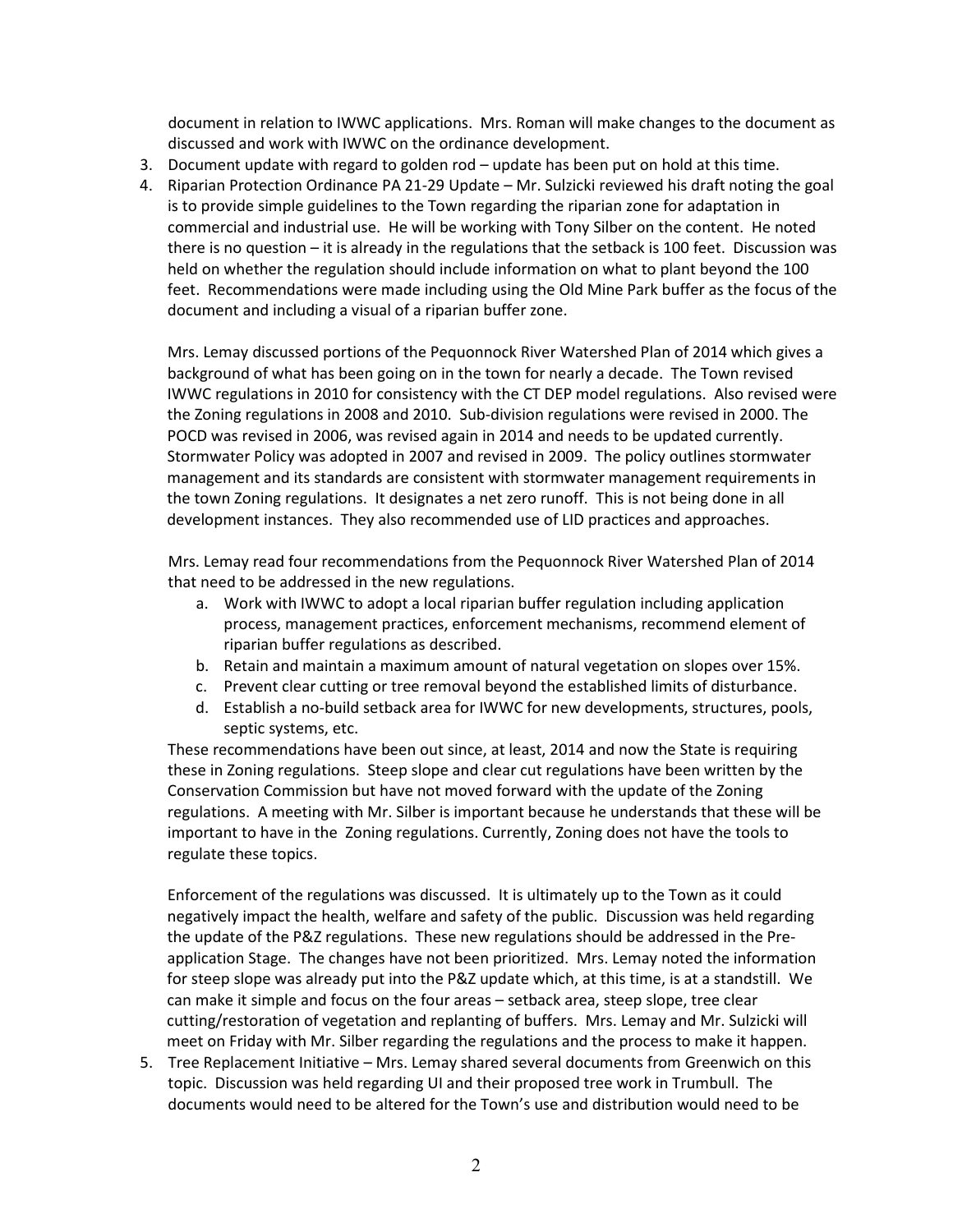determined. The brochure, "You Can't Unchop a Tree", would be distributed to the residents who have been earmarked for tree work by UI. This information could also be placed on specific websites as a feature item. The brochure entitled "How to Save a Tree" for private property was discussed but at this time it has not been addressed by anyone in the town. Tree rights of town residents were discussed. It was felt not many residents know they have rights when it comes to cutting down trees on their property by the power company and the information disseminated should be more aggressive about the right to say no to any work. Mrs. Lemay will contact George Estrada and request the UI list for 2022.

- 6. Town Survey on Sustainability Mrs. Sterling presented her updated draft of the survey questions. Mrs. Roman noted Sustainable Trumbull will coordinate with the Conservation Commission in developing this survey which, most likely, will be through Survey Monkey. Distribution of the survey was discussed which included social media, QR codes and possibly emails lists maintained by the town where residents sign up for updates. The Trumbull Nature and Arts Center will be contacted as a third entity to be included in developing this document. It was agreed the survey would be launched in early April with a two week turn around.
- 7. Community Gardens no update. Report was submitted to the First Selectman and Mr. Paris.
- 8. ZOOM Speaker on Stormwater Management Mrs. Lemay spoke on several opportunities for speakers on stormwater management and the value of trees. She is currently working on a list of nine lecture programs which will be published when it is completed.

### **Old Business**

- 1. Sustainable Trumbull Meeting January 15 no discussion.
- 2. Update on IWWC Applications Discussion was held regarding the timing of the Conservation Commission meeting and the release of IWWC applications for review. It was noted, despite the late release of applications, there is still ample time to review and comment as appropriate. Everyone on the Commission is on the distribution list each month for applications being discussed. Mrs. Lemay will contact the IWWC clerk and request applications to IWWC be released prior to the Conservation Commission meeting for their review. She will also request the Planning & Zoning Commission release applications submitted for their review to the Conservation Commission.
- 3. Next Meeting March 30, 2022.
- 4. Mr. Post noted he has been working with Mr. Massari with the QR codes. He stated he is on the Parks Commission agenda for March 14 to discuss this initiative. He indicated the Parks Commission will be developing the information for each park. It was suggested he contact Don Watson for additional information and photos.

### **Action Items**

- 1. Native Plant Ordinance Mrs. Roman will updated the document as discussed; Mrs. Lemay will meet with Mr. Verespy to discuss the Norwalk Native Plant document.
- 2. Riparian Protection Ordinance Mr. Sulzicki will update the document as discussed; Mrs. Lemay and Mr. Sulzicki will meet with Mr. Silber to discuss regulation changes.
- 3. Tree Replacement Initiative Mrs. Lemay will contact Mr. Massari to discuss changes to the document and contact Mr. Estrada regarding the UI tree removal list for 2022.
- 4. Town Survey on Sustainability Mrs. Sterling with coordinate with Sustainable Trumbull and the Trumbull Nature Center to complete the document. Target release date is April 1.
- 5. IWWC Applications Mrs. Lemay will contact the IWWC and P&Z clerks to request applications being discussed at their meetings be released to the Conservation Commission in a timely manner for review.